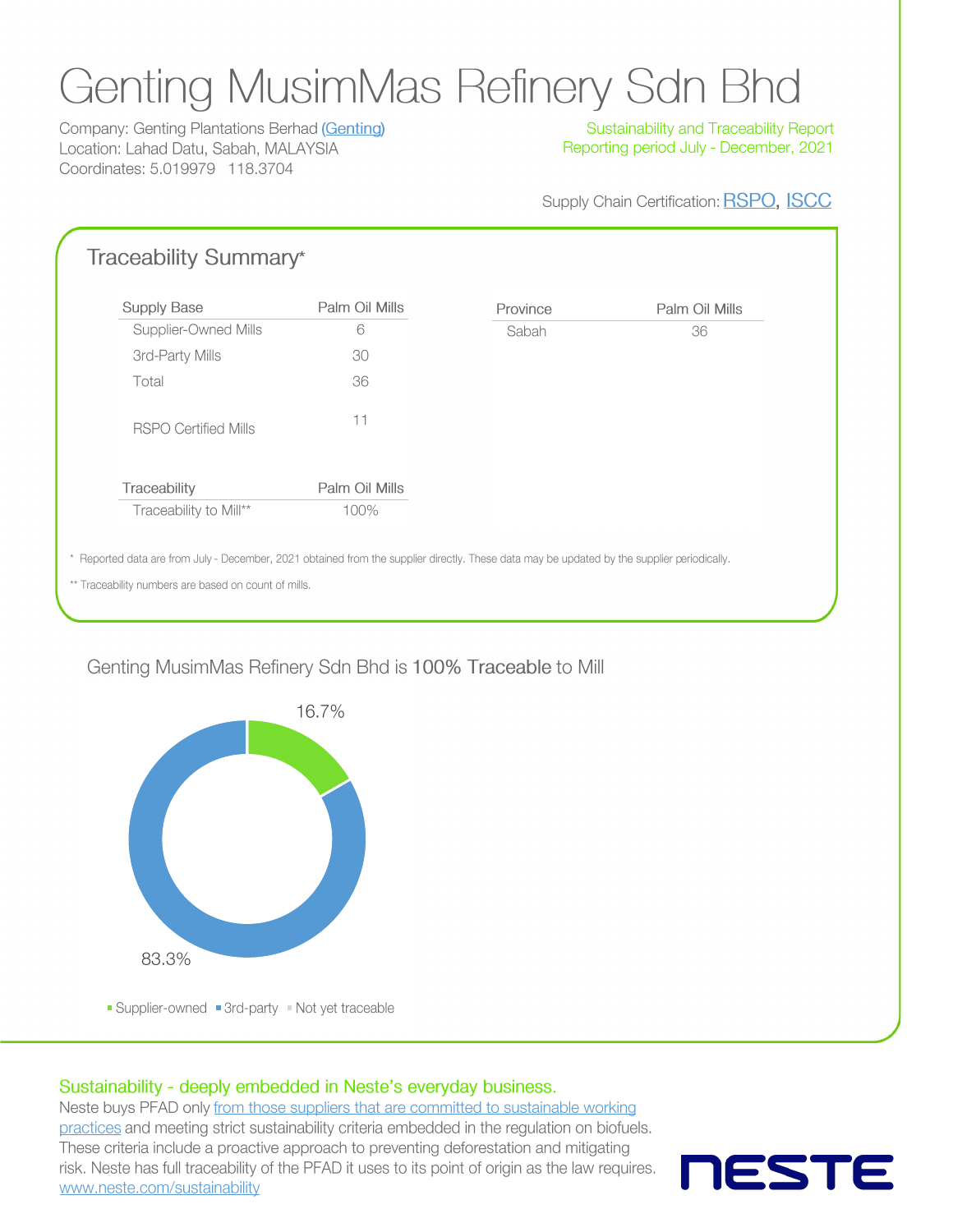# Genting MusimMas Refinery Sdn Bhd

#### List of suppliers

Reporting period: July - December, 2021

|              |                                         |                                              | Certification |             |          |          |           |
|--------------|-----------------------------------------|----------------------------------------------|---------------|-------------|----------|----------|-----------|
| UML ID#      | Parent company                          | Supplier name                                | <b>RSPO</b>   | <b>ISCC</b> | Country  | Latitude | Longitude |
| PO1000003914 | Atlantica Sdn Bhd                       | Atlantica Sdn Bhd                            |               |             | Malaysia | 5.71198  | 117,68682 |
| PO1000003845 | Aumkar Plantations Sdn Bhd              | Aumkar Plantations Sdn Bhd                   |               |             | Malaysia | 4.74744  | 117.86882 |
| PO1000003784 | <b>Borneo Pacific</b>                   | Golden Elate                                 |               |             | Malaysia | 5.13729  | 118,83800 |
| PO1000003795 | Borneo Samudera Sdn. Bhd.               | Sepagaya                                     |               |             | Malaysia | 5.63388  | 118.12495 |
| PO1000003729 | Borneo Samudera Sdn. Bhd.               | Lumadan                                      |               |             | Malaysia | 5.25528  | 115,65667 |
| PO1000003737 | <b>Boustead Plantation Berhad</b>       | Segamaha                                     | <b>MB</b>     |             | Malaysia | 5.21037  | 117,81000 |
| PO1000003856 | Budaya Potensi Sdn Bhd                  | Sungai Ruku                                  |               |             | Malaysia | 5.56367  | 117,90028 |
| PO1000003742 | Cepat Wawasan Group Berhad              | Prolific Yield                               |               |             | Malaysia | 5.71807  | 117,82768 |
| PO1000004650 | <b>Genting Plantations Bhd</b>          | Sabapalm Oil Mill                            | <b>MB</b>     | <b>MB</b>   | Malaysia | 5.96440  | 117.37440 |
| PO1000003778 | Genting Plantations Bhd                 | Mewah Oil Mill                               | <b>MB</b>     | <b>MB</b>   | Malaysia | 5.51802  | 117.70880 |
| PO1000005521 | Genting Plantations Bhd                 | Tanjung Oil Mill                             | <b>MB</b>     | <b>MB</b>   | Malaysia | 5.42303  | 118.27327 |
| PO1000003776 | Genting Plantations Bhd                 | Indah Oil Mill                               |               | <b>MB</b>   | Malaysia | 5.37661  | 116.93284 |
| PO1000003777 | Genting Plantations Bhd                 | Jambongan Oil Mill                           | MB            | <b>MB</b>   | Malaysia | 6.65142  | 117,44718 |
| PO1000007758 | Genting Plantations Bhd                 | Trushidup Oil Mill                           | <b>MB</b>     | <b>MB</b>   | Malaysia | 5.56250  | 117.98003 |
| PO1000003781 | Global Enterprise Sdn Bhd               | Global Enterprise Oil Mill Sdn Bhd           |               |             | Malaysia | 5.49010  | 117,98860 |
| PO1000003100 | Hap Seng Plantations Holdings<br>Berhad | Jeroco Palm Oil Mill 2                       | <b>MB</b>     | <b>MB</b>   | Malaysia | 5.43117  | 118,41904 |
| PO1000003824 | Kim Loong Resources Berhad              | Desa Kim Loong Palm Oil Sdn Bhd              |               |             | Malaysia | 5.12993  | 116.26556 |
| PO1000003826 | Kim Loong Sabah Mills Sdn Bhd           | Kim Loong Sabah Mills Sdn Bhd                |               |             | Malaysia | 5.46700  | 116,98998 |
| PO1000000261 | Kuala Lumpur Kepong Berhad<br>(KLK)     | Bornion Palm Oil Mill                        | MB            | <b>MB</b>   | Malaysia | 5.60881  | 117.78879 |
| PO1000000427 | Kuala Lumpur Kepong Berhad<br>(KLK)     | Pinang Palm Oil Mill                         | IP            | <b>MB</b>   | Malaysia | 4.45101  | 118.27968 |
| PO1000000428 | Kuala Lumpur Kepong Berhad<br>(KLK)     | Mill2                                        | IP            |             | Malaysia | 4.45552  | 118.22391 |
| PO1000002799 | Kwantas Oil Sdn Bhd                     | Haranky                                      |               |             | Malaysia | 5.21299  | 118.06442 |
| PO1000008304 | Kwantas Oil Sdn Bhd                     | Mewah 1                                      |               |             | Malaysia | 5.25445  | 117.91009 |
| PO1000009024 | Kwantas Oil Sdn Bhd                     | Pintasan                                     |               |             | Malaysia | 5.22742  | 117.71657 |
| PO1000002553 | Kwantas Oil Sdn Bhd                     | Kwantas Oil Sdn Bhd - Edible Oils<br>Complex | <b>MB</b>     |             | Malaysia | 5.02011  | 118,35709 |
| PO1000003938 | Ladang Permai                           | <b>Batu Putih</b>                            |               |             | Malaysia | 5.58031  | 117.94504 |

**NESTE** 

\* Coordinates provided by the Universal Mill List, downloaded 1 February, 2022.

\*\* Supplier not traceable and/or the supplier is a trader/bulking facility.